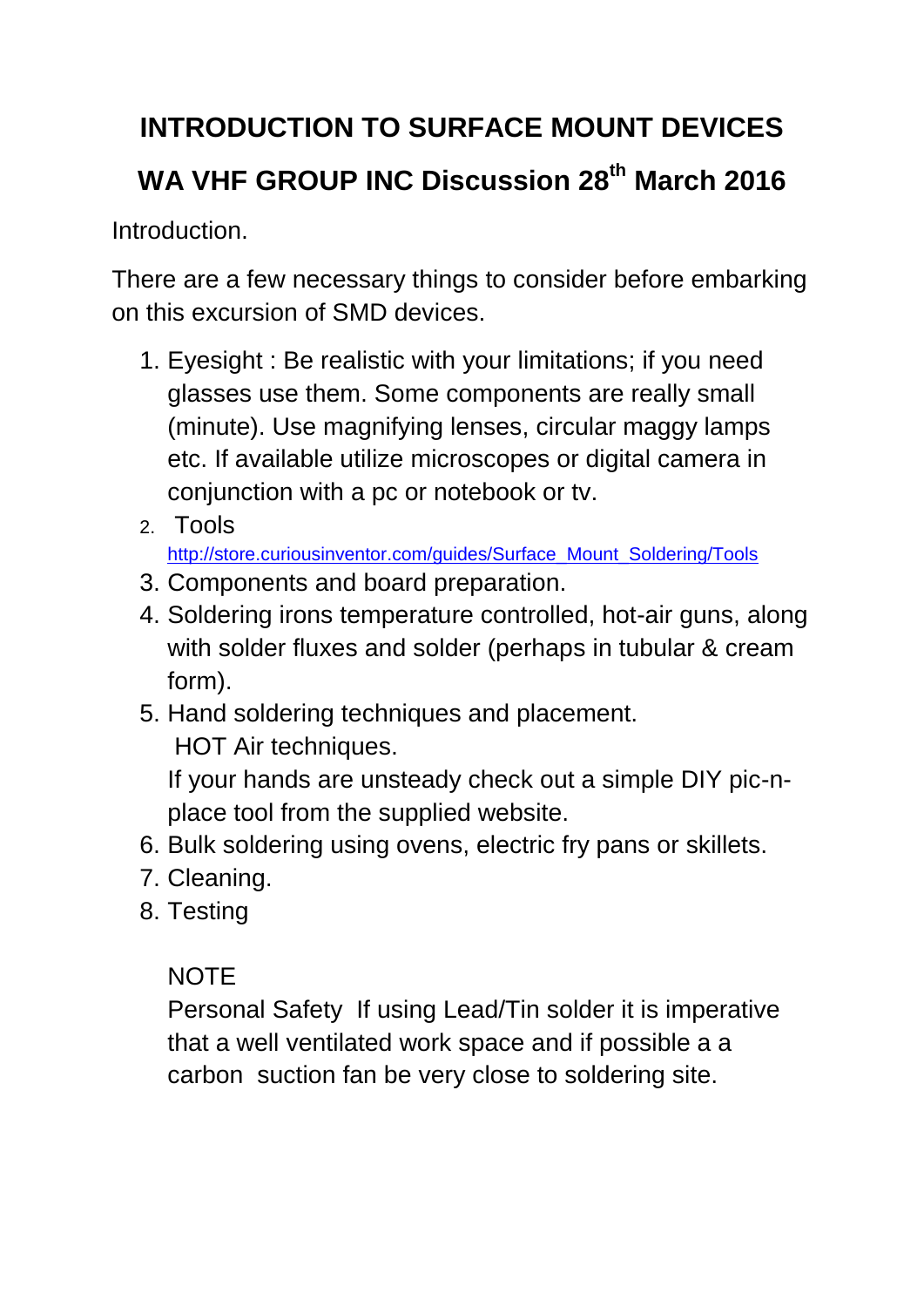# **http://www.wayneandlayne.com/sm t/hand-soldering-smt/ Hand Soldering SMT**

This is an overview page on hand-soldering surface-mount components. It is part of our **[Surface](http://www.wayneandlayne.com/smt/)mount [soldering](http://www.wayneandlayne.com/smt/) may be easier than you think!** series.

Hand soldering uses an iron, solder, soldering wick, and sometimes flux to attach surface mount components to a circuit board.

# **Tools Temperature-controlled Soldering Iron**

A \$10 non-temperature controlled iron is not really a good iron to learn SMT soldering on. You don't need an expensive iron, but you do need to be able to control the temperature.

One of the irons we like here at Wayne and Layne is the **Weller [WCL100](http://www.amazon.com/Weller-WLC100-40-Watt-Soldering-Station/dp/B000AS28UC)**. The knob goes from 0 to 5, instead of being directly temperature-controlled, but we've made a lot of good joints with that little guy. It's relatively inexpensive, at around \$50. It comes with an ST3 tip, which may be wider than you're used to, but actually relatively useful for soldering. Many people may be more comfortable with ST7 or ST<sub>8</sub>.

#### **Solder**

For hand soldering SMT, we like to use 0.015″ 60/40 lead solder. Lead-free can be used if you need, and thicker solder may be useful for some techniques.

#### **Solder wick**

One thing we consider essential for hand soldering SMT is solder wick. This is also known as desoldering braid. It's made of thin copper wires braided flat, and sometimes has flux in it. It helps remove solder.

#### **Tweezers**

Fine tipped tweezers are essential for moving and holding SMT components. We like the ones with the curved tip. You can get decent ones for approximately \$5, like these **[non-magnetic,](http://parts.digikey.com/1/parts/995591-tweezer-curved-precision-tip-erop7sa.html) "micro fine" curved [tweezers](http://parts.digikey.com/1/parts/995591-tweezer-curved-precision-tip-erop7sa.html)**.

Some people use vacuum pickup tools to pick up and place components. We don't.

#### **Flux**

We don't always use flux when hand soldering SMT boards, but some people swear by it. Flux is generally used with hand soldering SMT because thinner solder usually has less flux in it, and SMT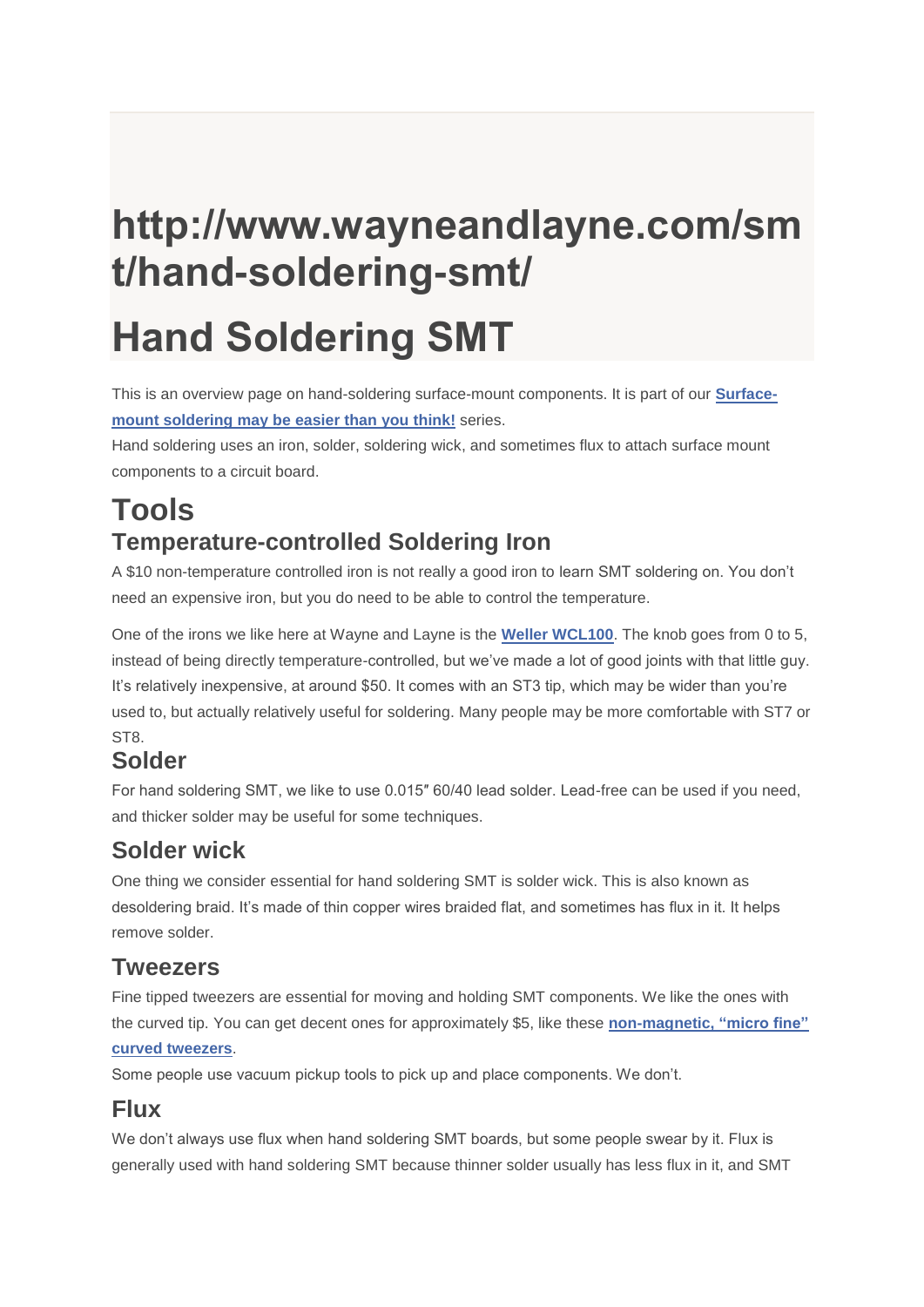solder joints are often heated more than once, so the little flux that was there to begin with has been used up.

## **Magnifier and Light**

You'll want plenty of light when soldering SMT, and you may want some magnification while working. There are good head visors with 2.5x magnification, like the **[OptiVisors](http://www.adafruit.com/products/293)**, as well as lamps with built in magnifiers.

When you're finished working,you may want something like **a 10X [loupe](http://parts.digikey.com/1/parts/986686-magnifier-eye-loupe-10x-1-lens-26034.html)** to check your work. There are even**10X loupes with built-in [lighting](http://parts.digikey.com/1/parts/2534107-eye-loupe-led-light-26034-led.html)**!

# **Techniques Removing Solder with Solder Wick**

To use it, put the braid over the joint, and place your iron on top of the braid. The heat (and flux) pulls the solder into the braid. Use the end of the braid, and if it doesn't seem to be working, first, cut off a small piece of braid from the spool and use that. Depending upon circumstances, the heat may travel up the braid instead of heating up the area on the joint. If the braid is old, the flux may not work. You can add flux to help supercharge the braid.



# **Soldering things like resistors and capacitors**

Things like resistors and capacitors often come as little rectangles, where two opposite ends are the contacts. To hand solder these, add a little solder to one pad on the board. Use a tweezers to hold the component on the board, with one end on top of the solder. Touch the iron to the pin on the pad with the solder. The component should be firmly against the board, and both ends should be lined up with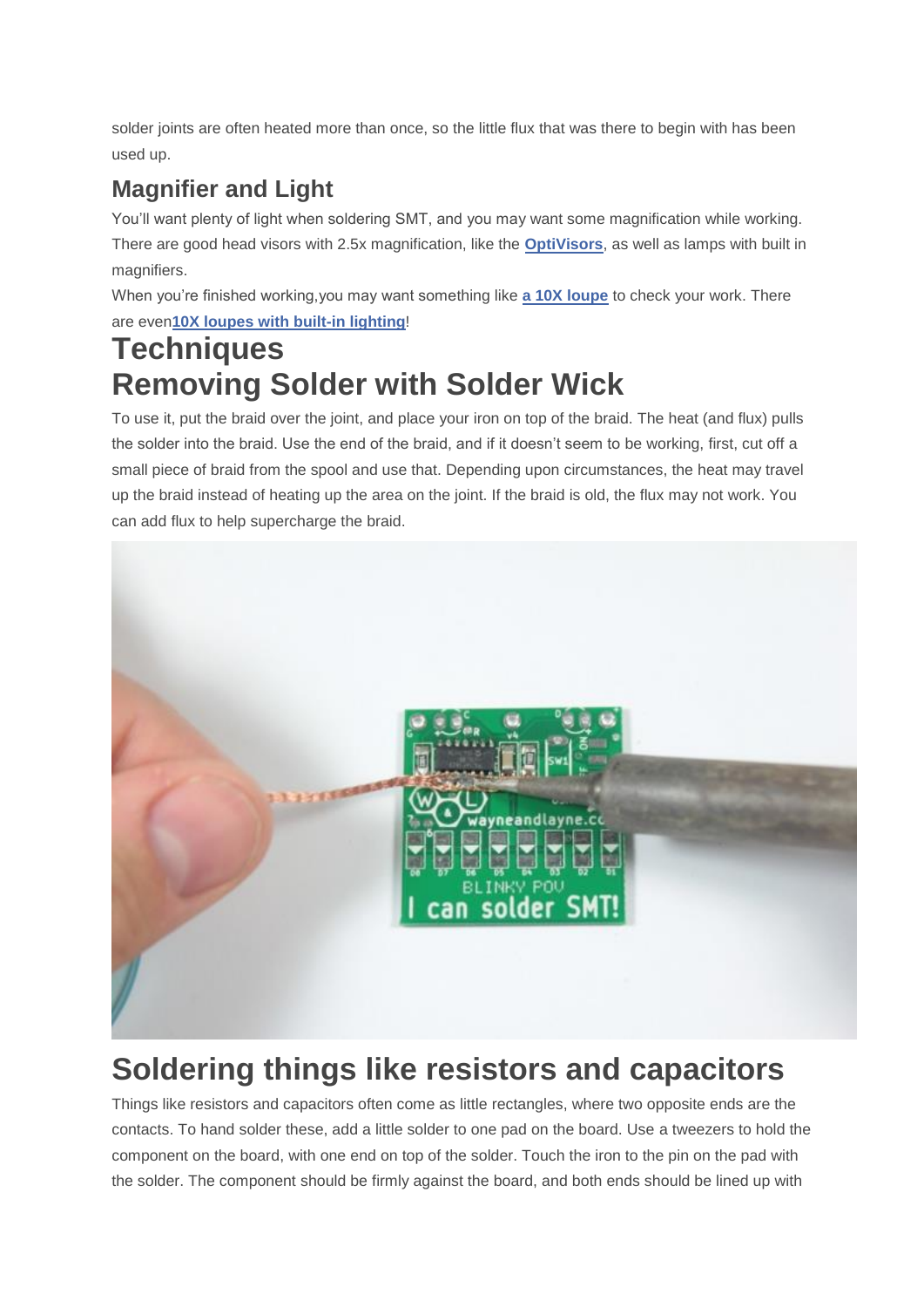the pads. Add a little solder to the other end, creating a "fillet" between the pad and the component. Ideally, there isn't a huge glob of solder at the end. If there is, use solder wick to remove the extra solder.

#### **Soldering SOICs and other things with legs that stick out**

A common larger surface-mount chip package is the SOIC. This stands for "small-outline integrated circuit." Add a little solder to one pad on the board. Use a tweezers to line up the chip with the pads on the board. Apply a little pressure with the tweezers, pushing the chip down onto the board, into the solder, and then touch the iron to the pin on the pad with the solder. The chip should be firmly against the board, and all the pins should be lined up with the pads. You can reheat the pad a few times to get the chip pushed down all the way and the pads lined up. Solder another pin on the other side to tack (or "lock") the chip in place.



Solder the rest of the pins. When you're finished, inspect the board. Fix any solder bridges. Small bridges can be fixed easily by just heating up the associated pins and "drawing" the solder out, and larger bridges can be fixed easily with solder wick.

Alternatively, if you don't want to solder each pin one at a time, after you've tacked the chip in place, add plenty of solder to the pins and pads. Then, use solder wick to clean it up.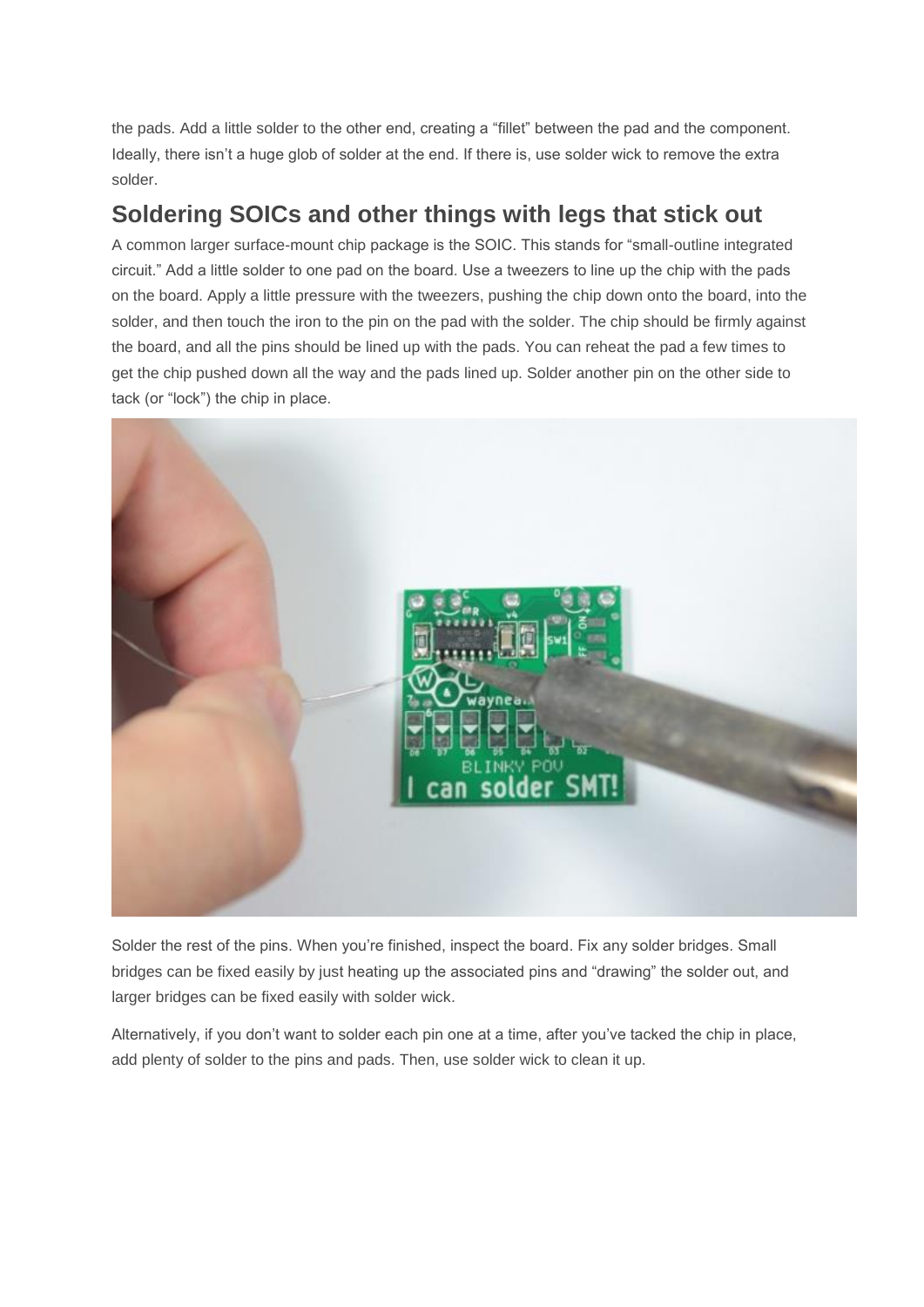

#### **Drag Soldering**

Drag soldering is another technique to solder many-pinned packages quickly. The idea is to tack the chip down, apply flux to the leads, and then drag a ball of solder across the pins. The solder will go where it needs to go.

We've found a quick video showing the basics of the technique.

There are more videos and tutorials available online. If you find one you really like, write about it in the forums or contact us and we'll see about highlighting it here.